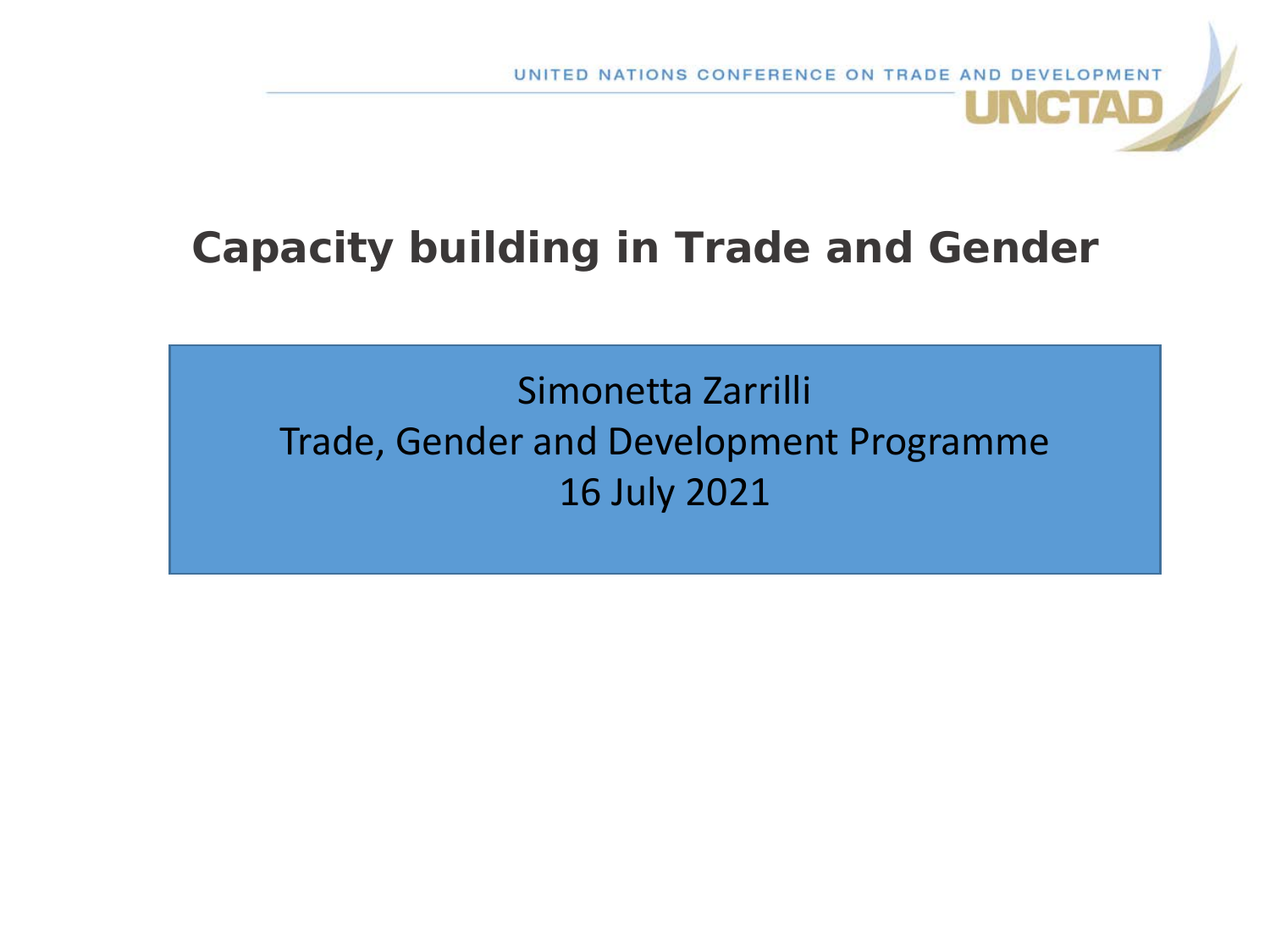ICTAD

## The online courses on trade and gender

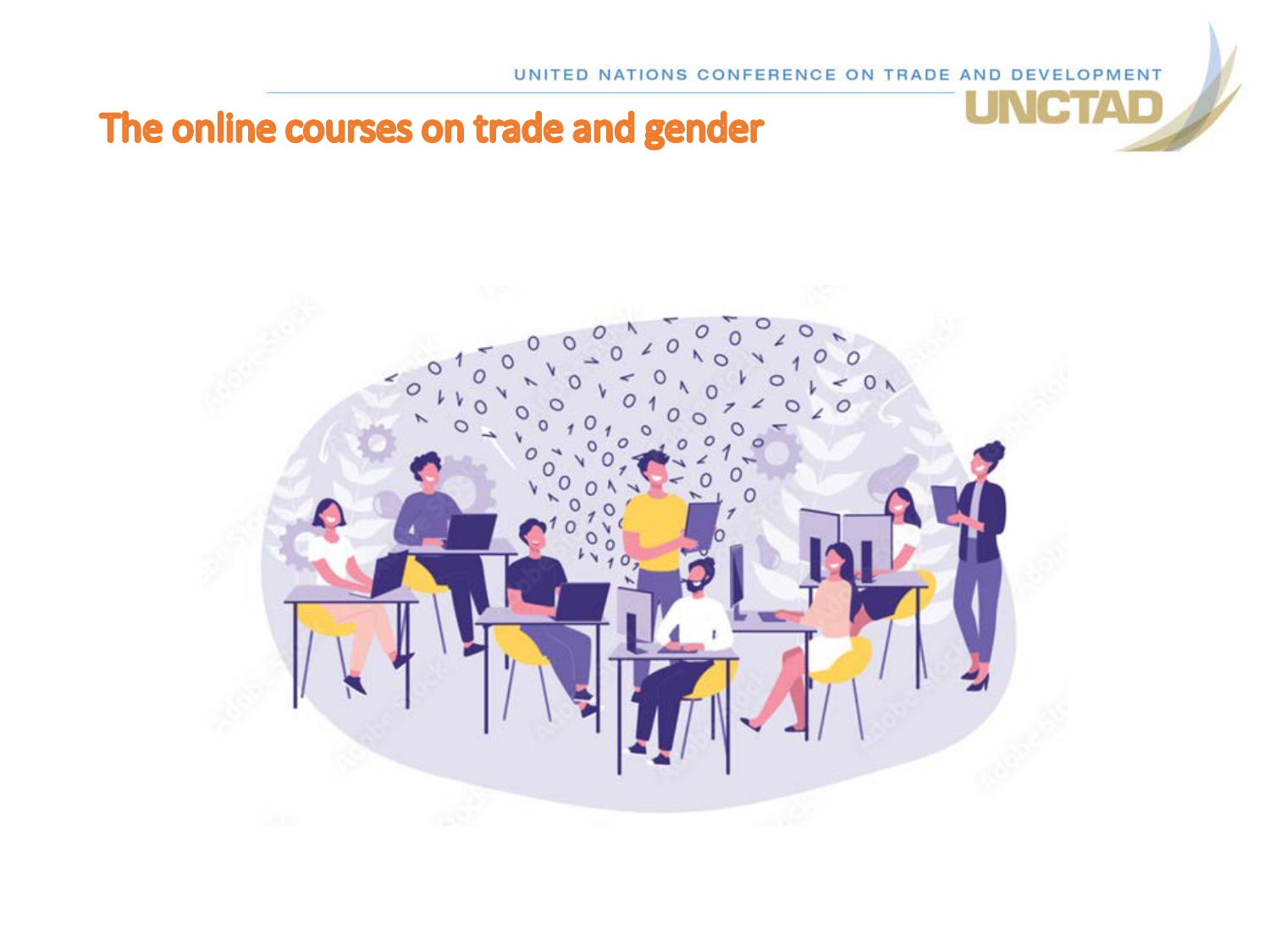**JNCTAD** 

## Participants. Where do they come from?

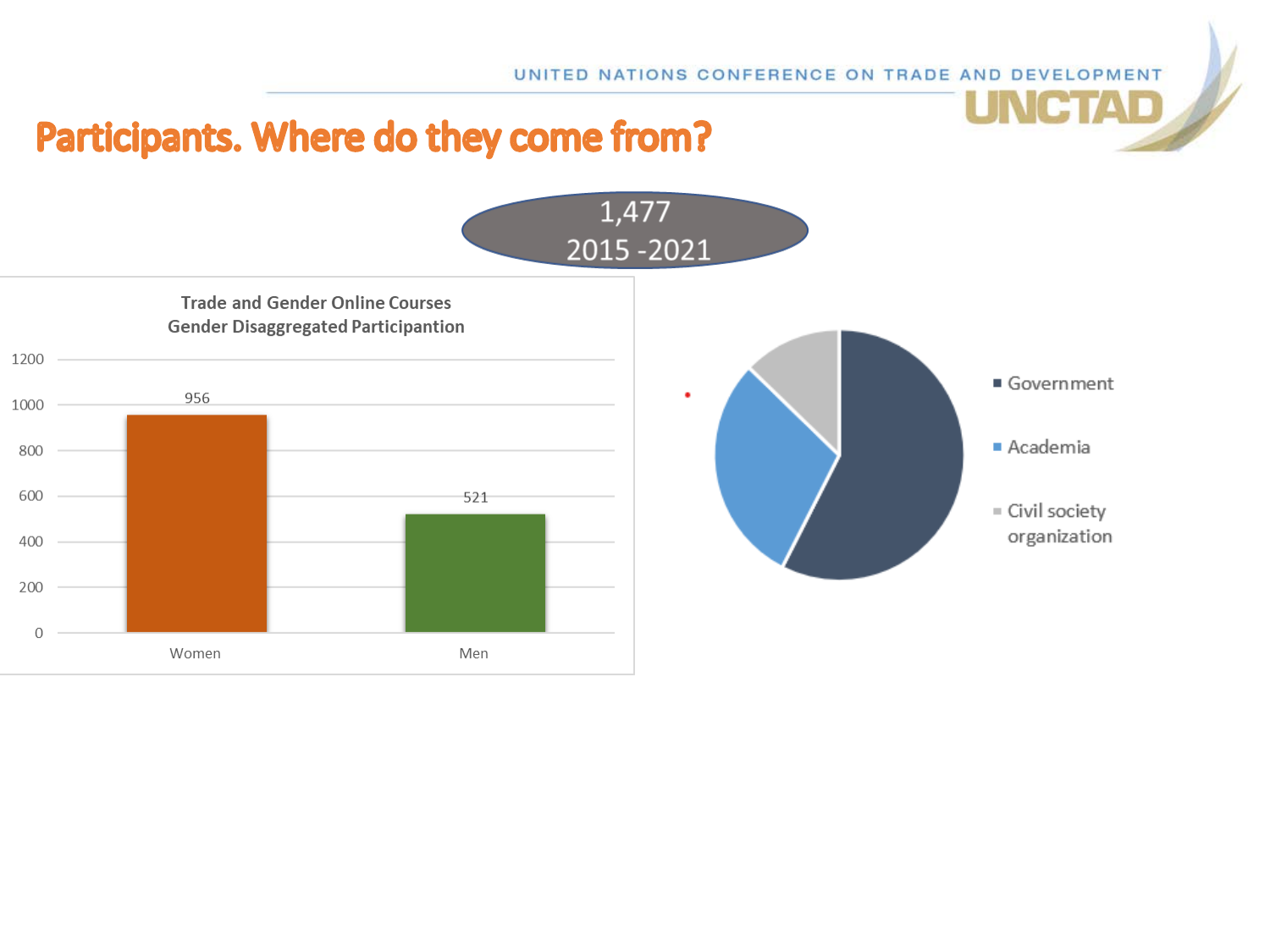**UNCTAD** 

## Geographical coverage

#### 154 countries

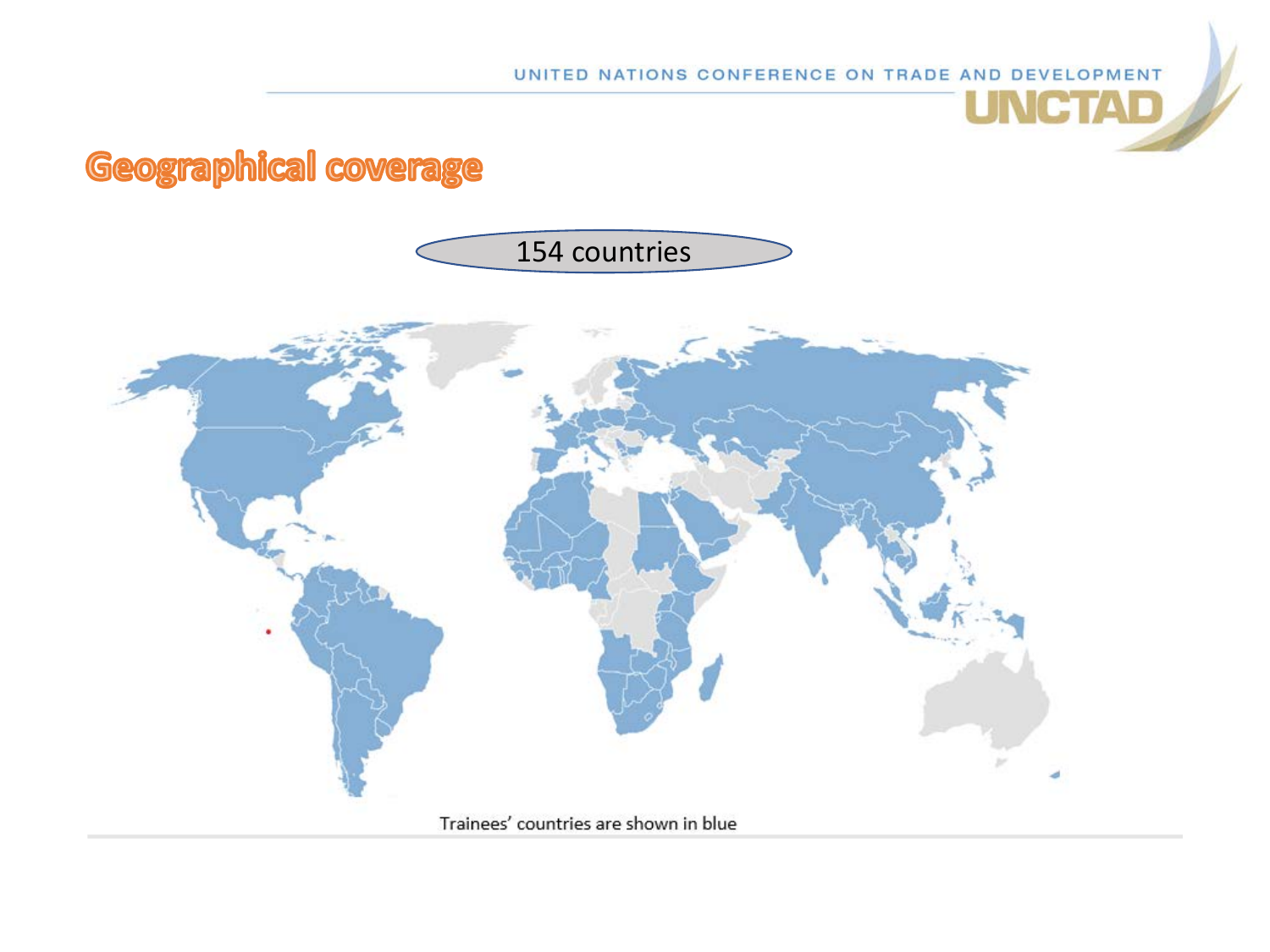**UNCTAD** 

## Trainees' assessment of training quality



Responses range from  $1 = "Very low quality"$  to  $5 = "External"$ 

successful dropout failed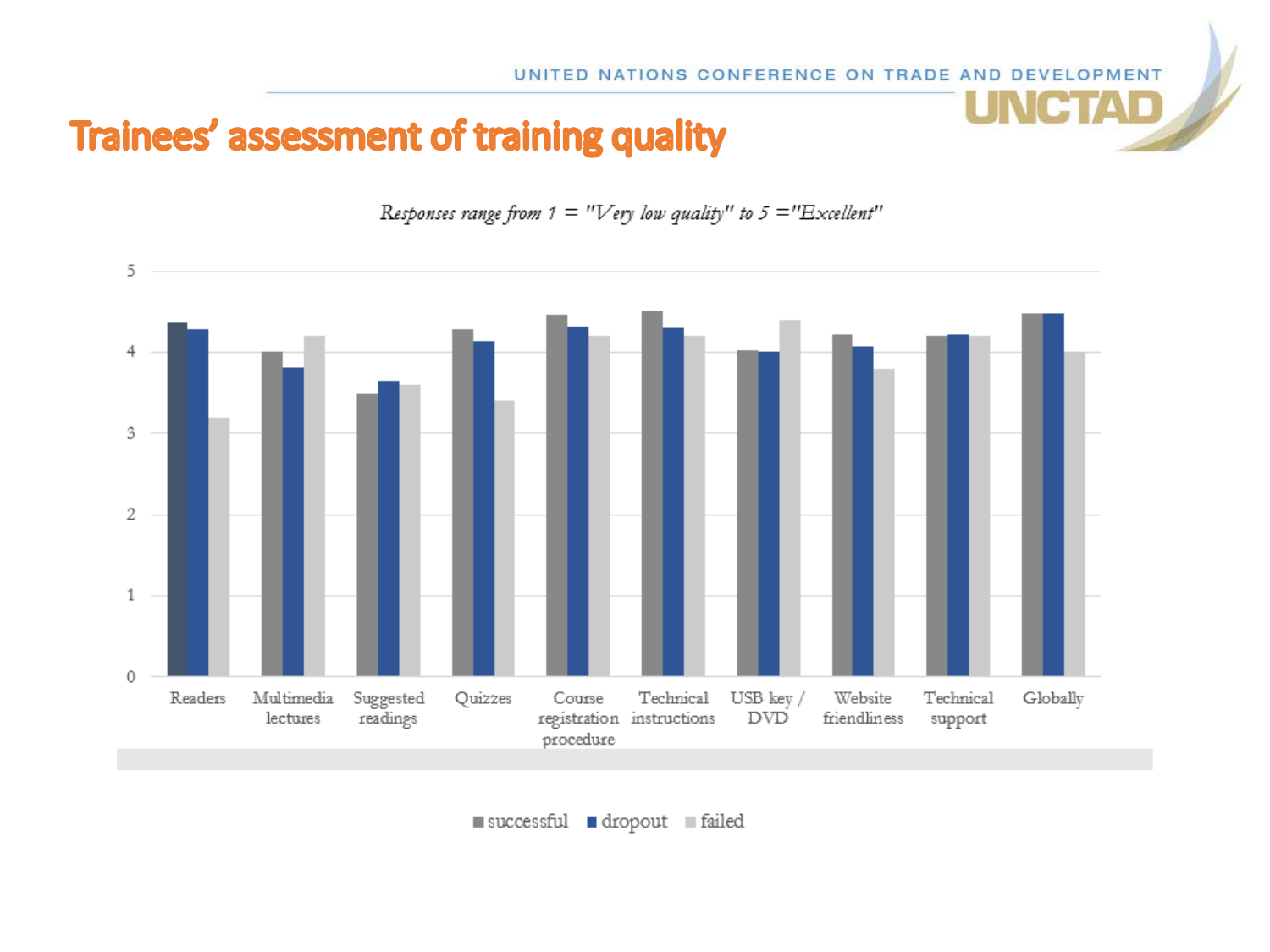#### **NCTAD Behavioural effects** In what ways have you applied your new knowledge/skills?



 $\blacksquare$  Government  $A$ cademia Civil society organization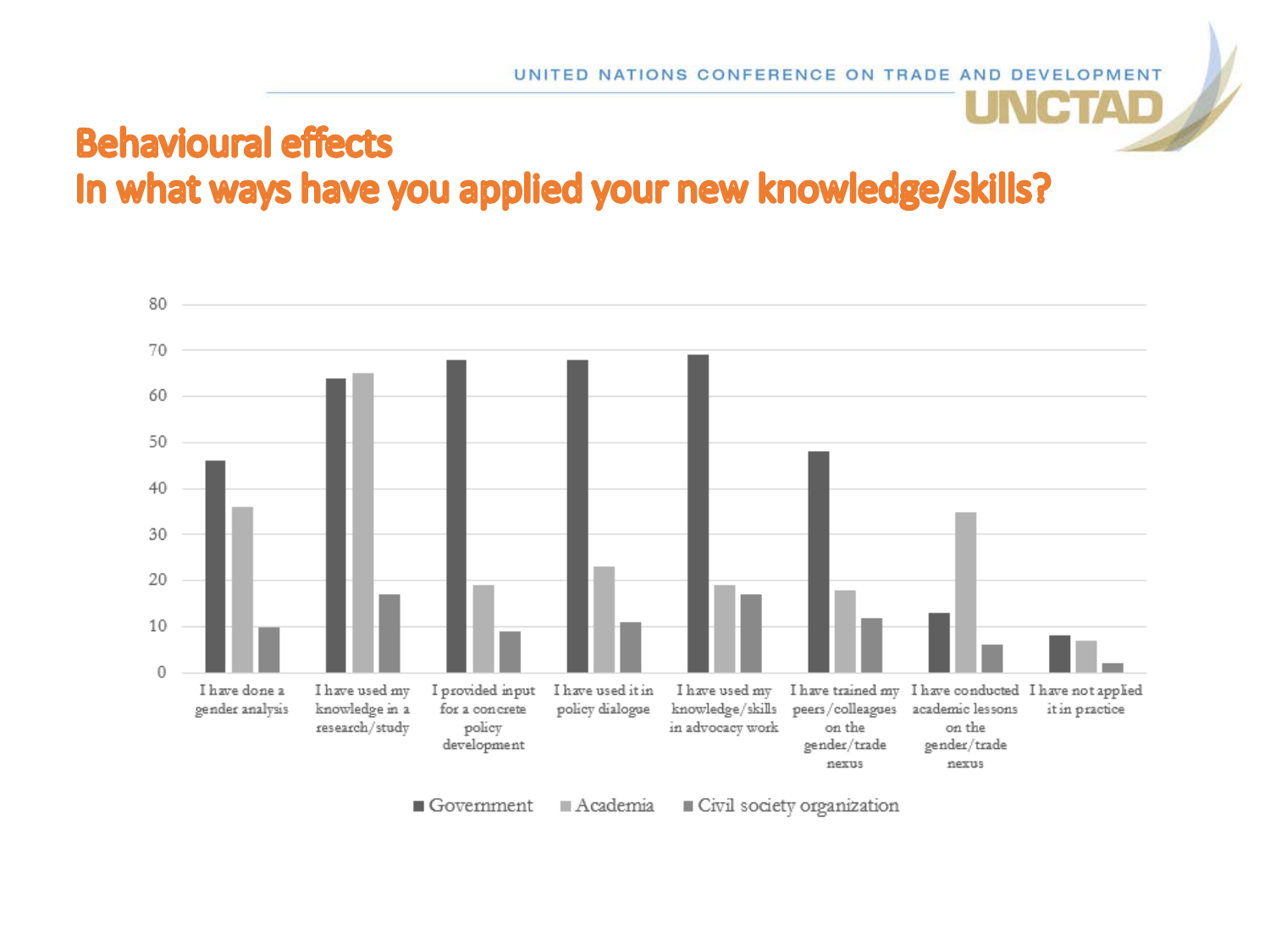CIAD

#### **Organizational impact**

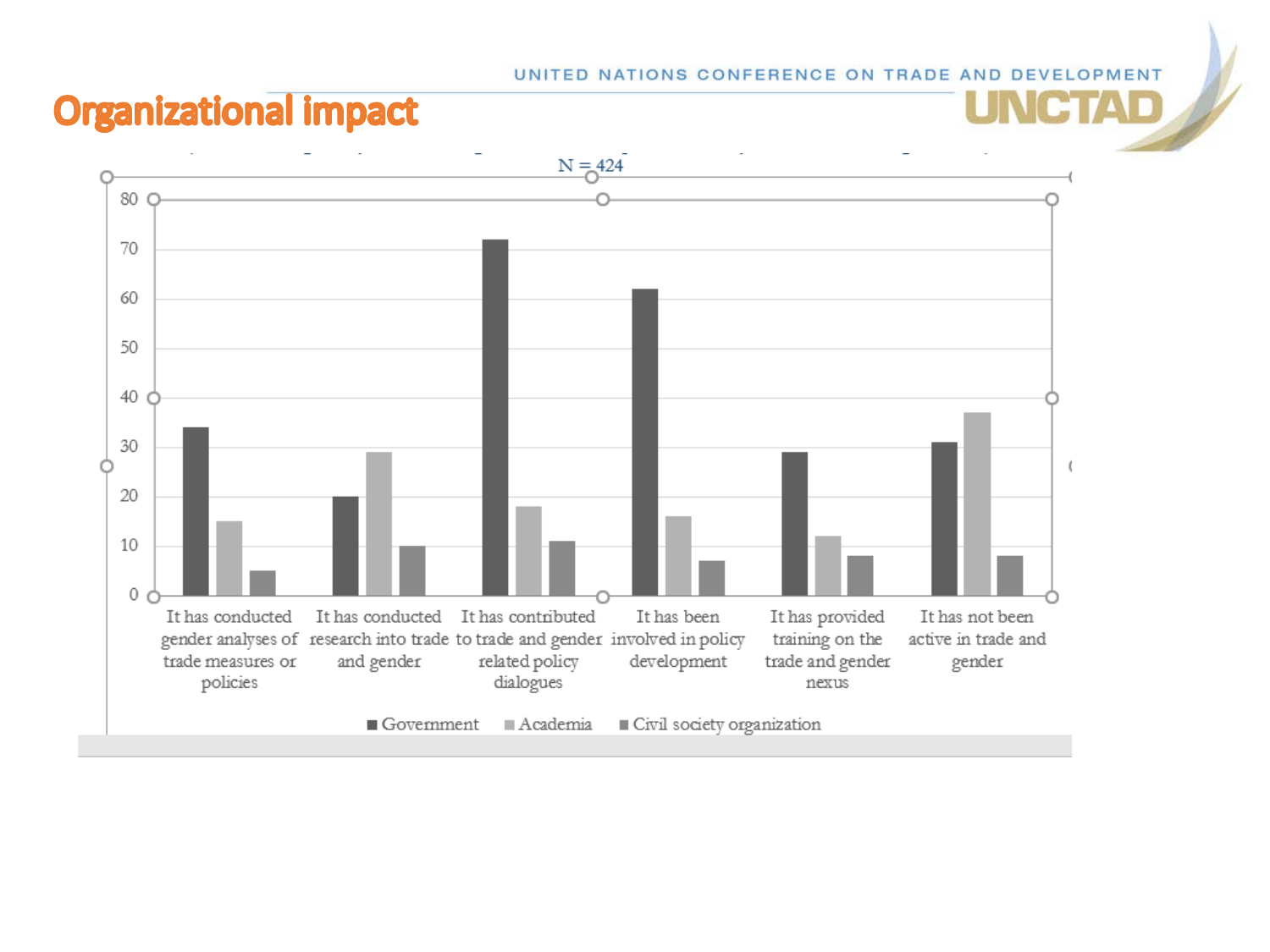#### **Becoming agents of change** Trainee experience following the course

Comments from a high-rank official in Rwanda in charge of advising the President on trade policies and strategies:

"What I learned was to include gender in all. We still have a long way to go e.g. in cross-border trade. Women are involved in small informal business in Rwanda. In top business all are men. With the course I started challenging status quo (…) We formalized processes to involve women (…) If you look at my staff, now 80% are women."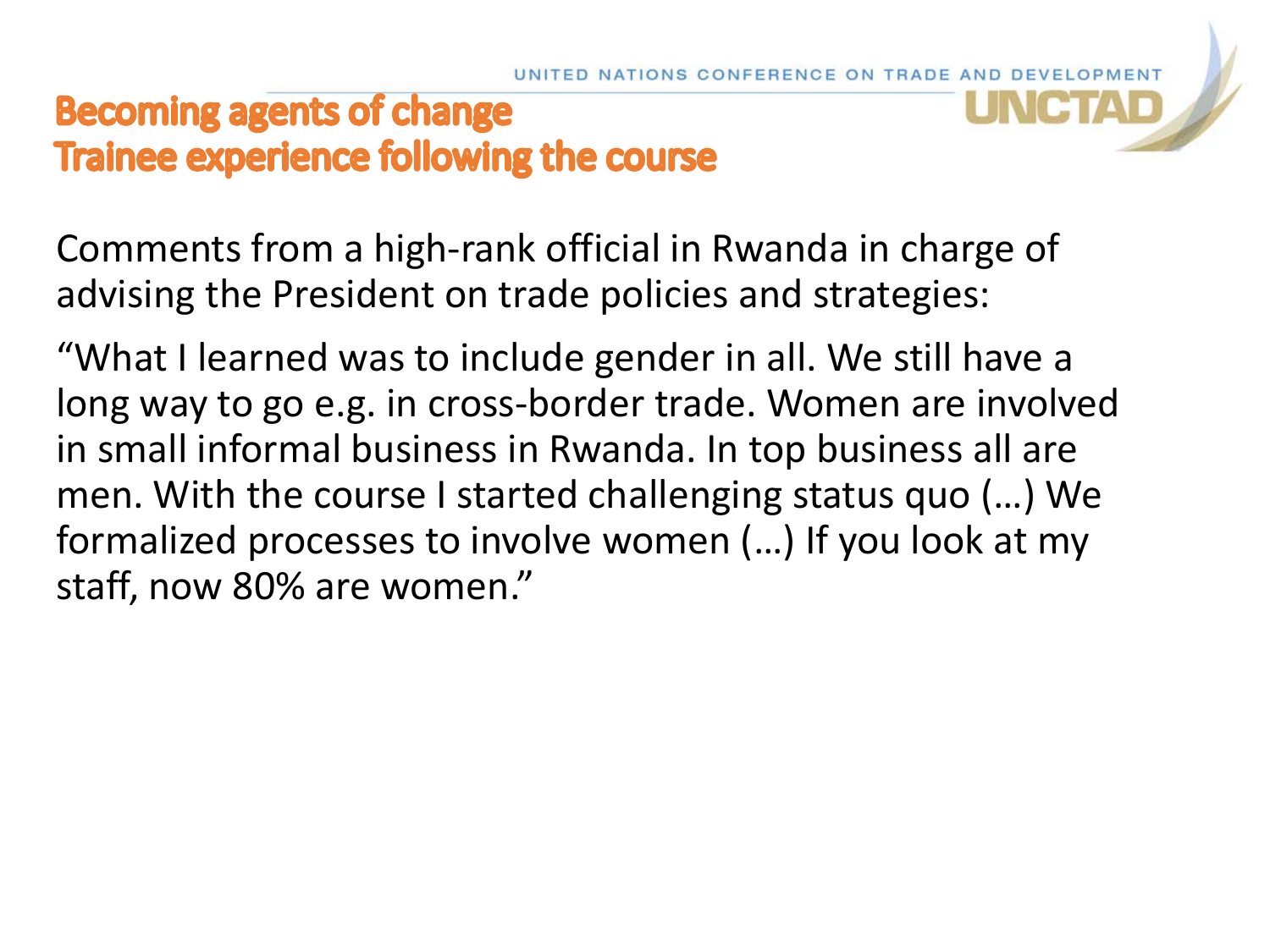# Supporting women small-scale/informal cross-border traders

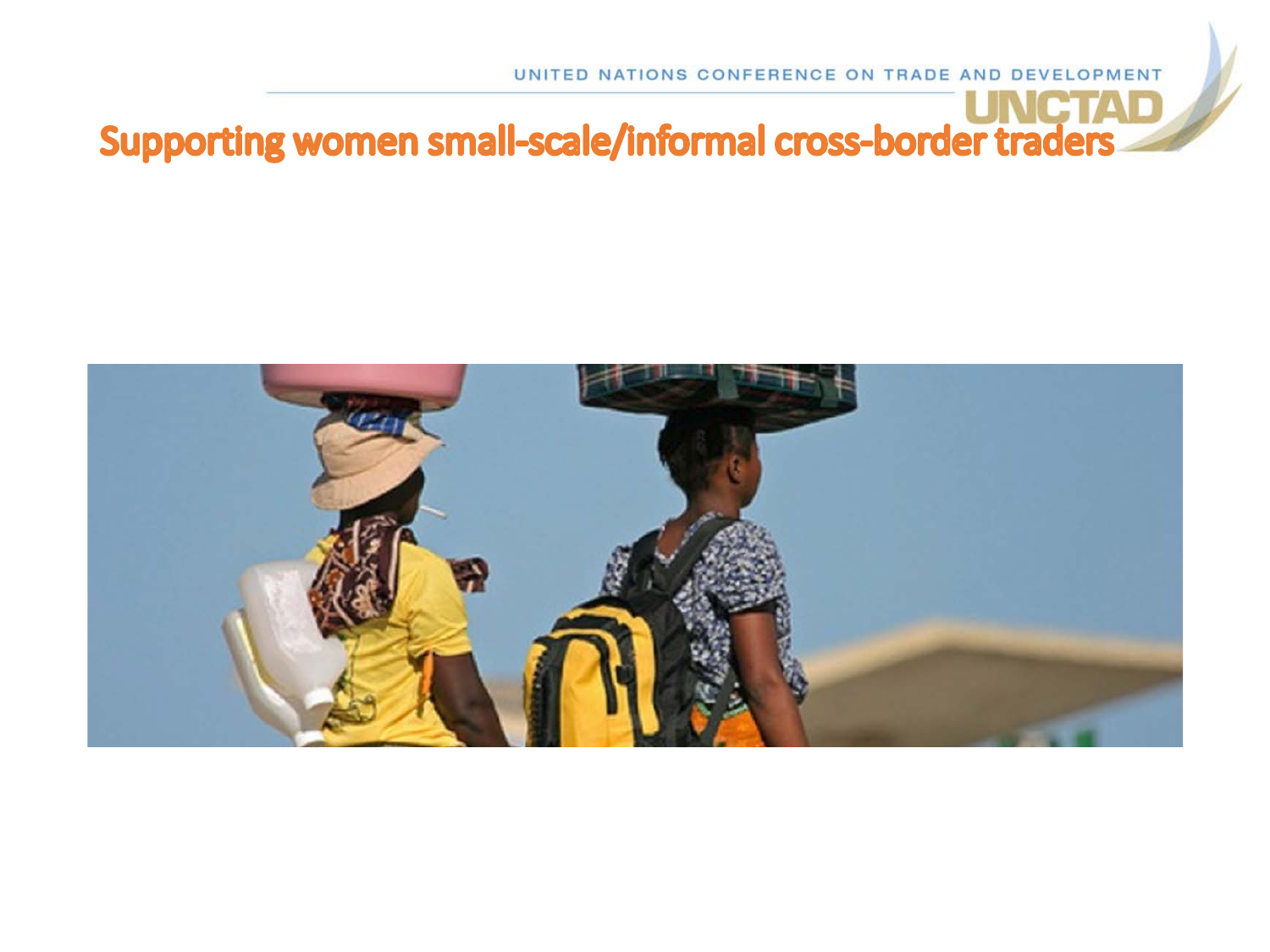**UNCTAD** 

# **Activity details**

|      | When? 2016 - 2021                                                                                                                                                                                                                                                                                  |
|------|----------------------------------------------------------------------------------------------------------------------------------------------------------------------------------------------------------------------------------------------------------------------------------------------------|
|      | To leverage cross-border trade for women's empowerment, through:<br>$\triangleright$ Tackling border obstacles<br>Why? $\triangleright$ Tackling supply-side constraints<br>$\triangleright$ Developing entrepreneurship skills<br>$\triangleright$ Dealing with COVID-related border requirements |
|      | ■Mwami/Mchinji (Zambia/Malawi)<br>■Kasumulu/Songwe (Tanzania/Malawi)<br>Where? •Tunduma/Nakonde (Tanzania/Zambia)<br>■Holili/Taveta (Tanzania/Kenya)<br>■Kazungula border (Zambia/Botswana)                                                                                                        |
| How? | <b>-Desk research</b><br>■Field investigation<br>"Capacity-building component - training provided to around 200 traders<br>and representatives of CBTA - Dec 2019; Feb. 2021                                                                                                                       |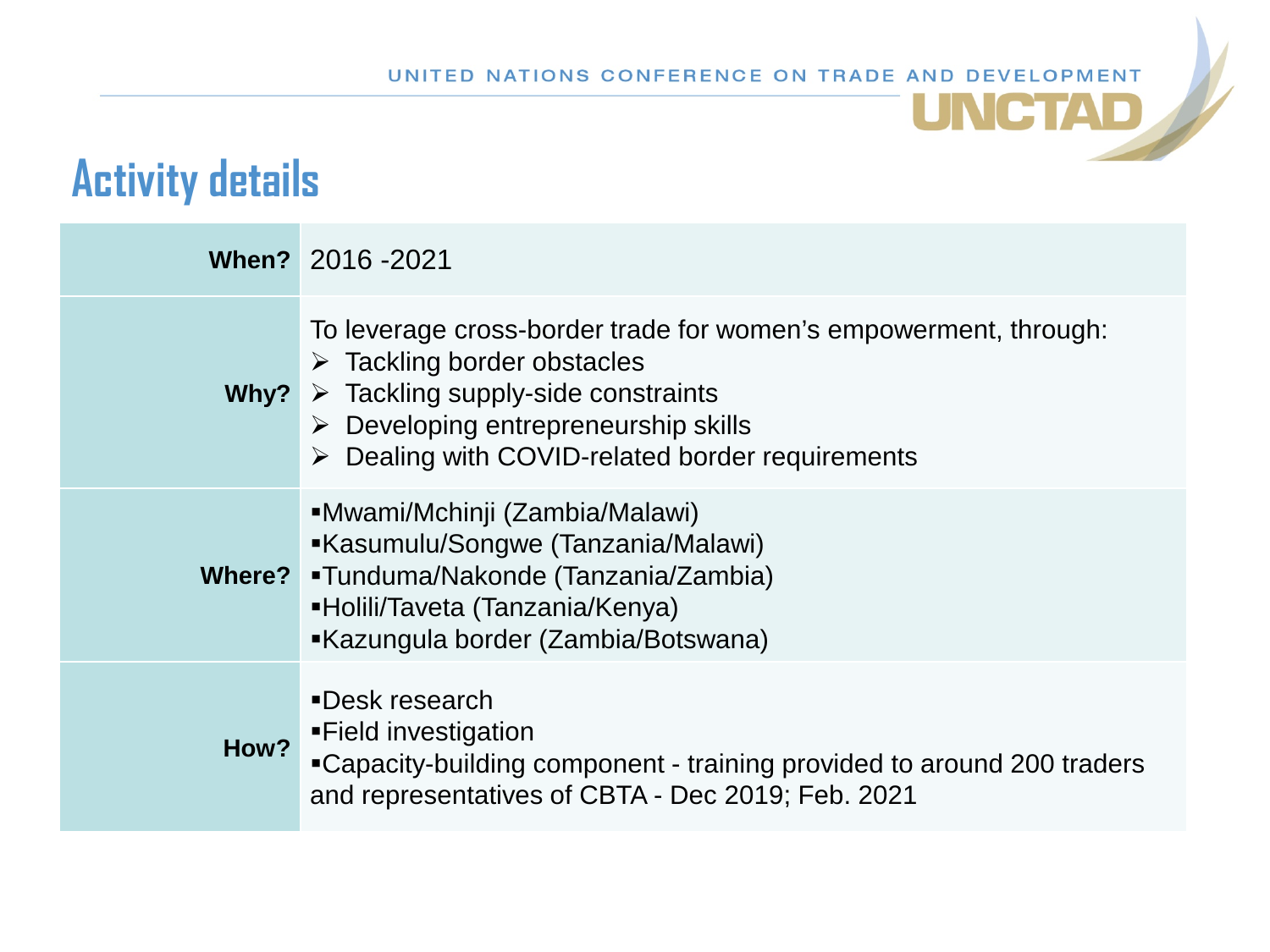# **Characteristics of ICBT**



Unrecorded business transactions undertaken across borders



 $ICBT \rightarrow$  small scale trade: Small transactions, subsistence traders with limited possibilities to scale up their business



Estimated 30 - 40 % of total regional trade



An estimated 70% of ICBTs in Sub-Saharan Africa are women



Contributes to food security: food items and livestock account for the bulk of informal exports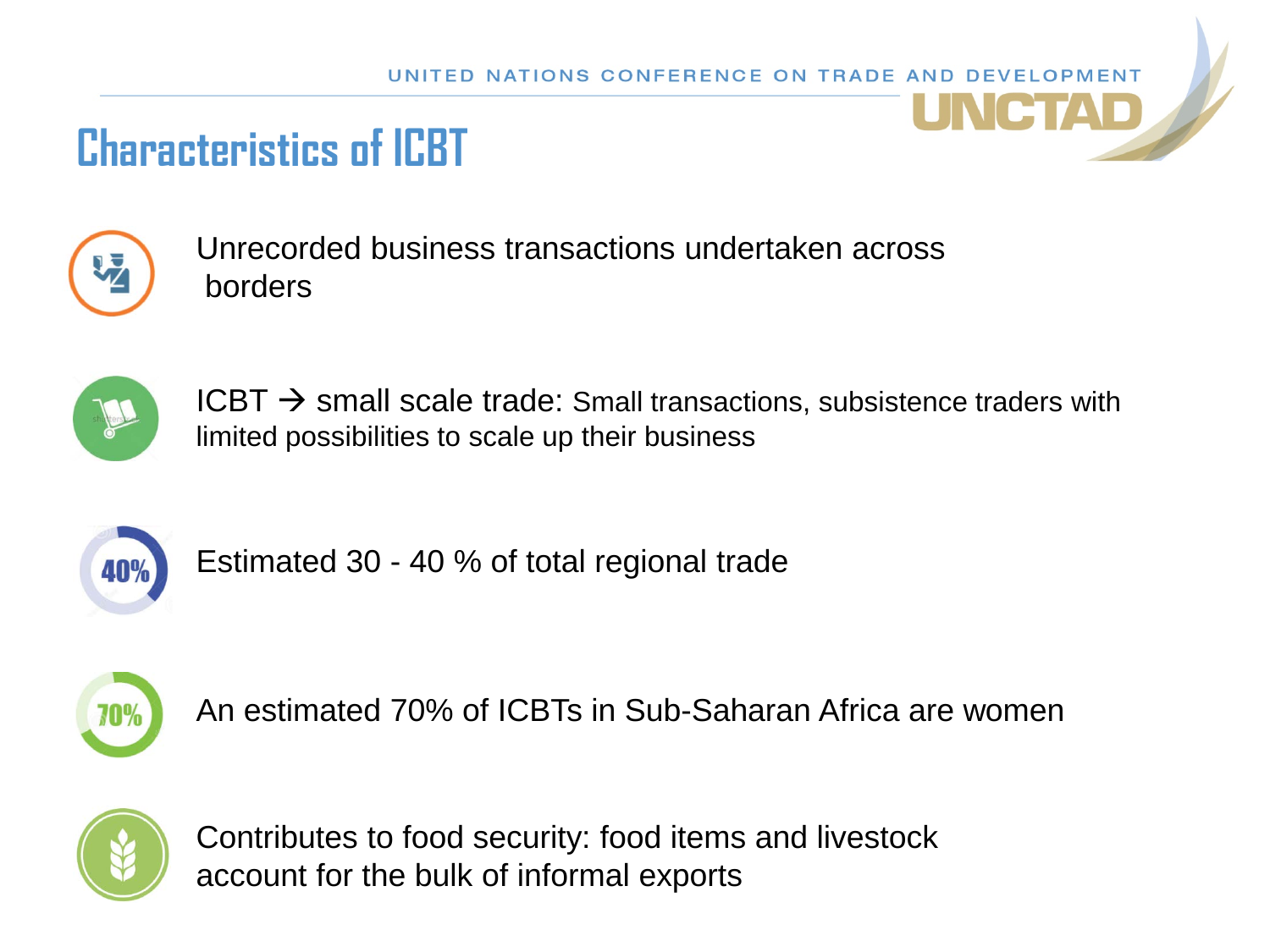**To what extent, after attending the UNCTAD training, are you familiar with the following topics? Kindly use the following scale (1 - Not al all, 5 - Extremely)**

| <b>Topic</b>                                            |                                                            |    |    | 5 Total    |
|---------------------------------------------------------|------------------------------------------------------------|----|----|------------|
|                                                         | Not at all   Somewhat   Adequately   Very much   Extremely |    |    |            |
| The rights of cross border traders                      |                                                            |    | 34 | <b>601</b> |
| The obligations of cross border traders                 |                                                            |    |    | <b>60</b>  |
| How to use COMESA and EAC STRs and SADC Trade Protocols |                                                            | 34 |    | 60         |

**Has this new/enhanced knowledge helped to cross the border using the official border post? Kindly use the following scale (1 - Not al all, 5 - Extremely)**

|                                                    |     |    | 5 Total |
|----------------------------------------------------|-----|----|---------|
| Not at all Somewhat Adequately Very much Extremely |     |    |         |
|                                                    | າ 1 | 19 | 601     |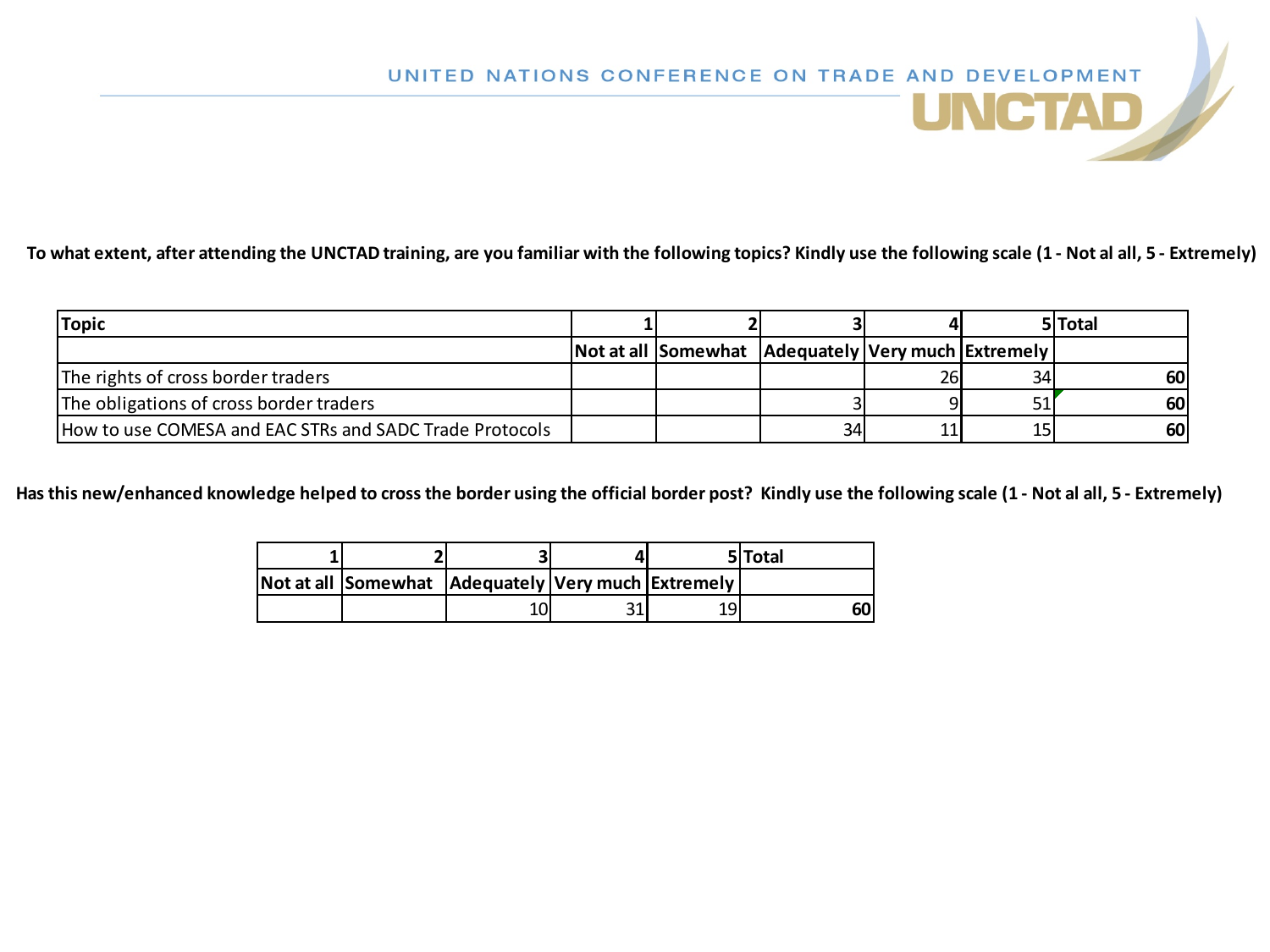**Do you feel more confident in running your business? Kindly use the following scale (1 – Not at all, 5 - Extremely)**

|  |                                                      |  | 5 Total |
|--|------------------------------------------------------|--|---------|
|  | Not at all Somewhat   Adequately Very much Extremely |  |         |
|  |                                                      |  | 60      |